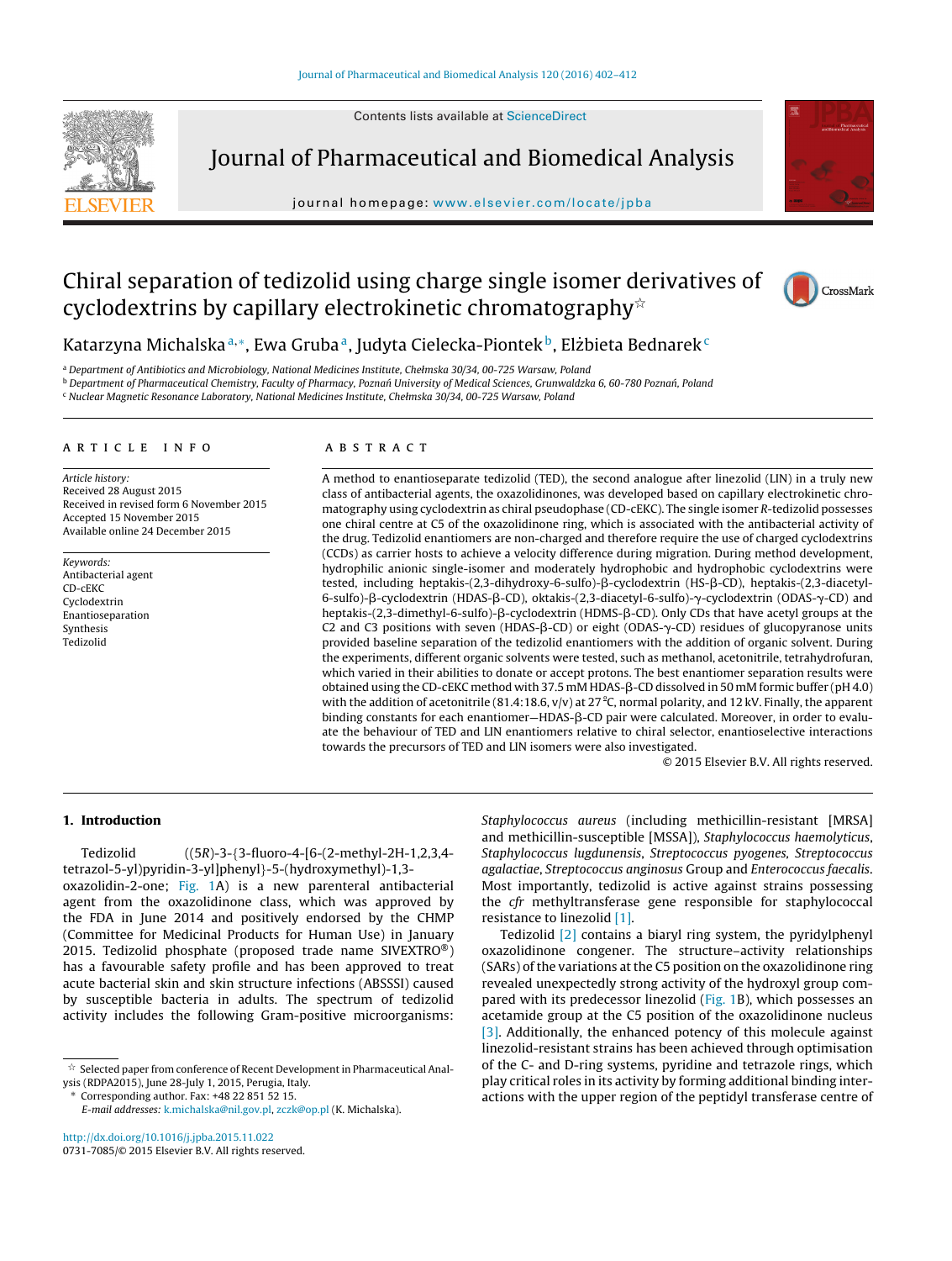<span id="page-1-0"></span>

**Fig. 1.** Molecular structures of tedizolid (A) and its predecessor linezolid (B).

the 50 S ribosomal subunit. The single isomer R-tedizolid possesses one chiral centre at the C5 position of the oxazolidinone ring, which is associated with the antibacterial activity of the drug, while the S-enantiomer is devoid of this activity [\[1\].](#page--1-0)

Optically active medicinal products are usually produced as racemates or mixtures of the two enantiomers due to the high cost and technical difficulty associated with their asymmetric synthesis. However, since the report of thalidomide [\[4\],](#page--1-0) researchers have gradually realized that often only one of the enantiomers has the desired therapeutic activity and favourable pharmacological profile (eutomer), while the second (distomer) is inactive and may contribute to greater toxicity. Therefore, the development of chiral separation methods is crucial for ensuring the quality, safety and efficacy of drugs.

Many review papers and special issues on enantioseparations provide a historical overview of chiral recognition processes, highlight the significance of these research and summarize the most important theoretical principles [5-9]. From the "three-point" attachment model" to the different thermodynamic aspects in relation to chiral selector—selectand interactions, fundamental aspects of enantioseparations have been achieved using capillary electrophoretic (CE) and liquid chromatographic techniques.

The most popular analytical techniques to separate enantiomers are gas chromatography and high performance-liquid chromatography (HPLC). However, undoubtedly the most promising analytical technique is CE, which is an attractive enantioseparation technique mainly due to:(i) high efficiency, which allows observation of small stereochemical effects of chiral selector - selectand interactions that are invisible to other techniques, (ii) enantioseparation can be obtained in the absence of a binding constant difference between the enantiomers and a chiral selector, as demonstrated by Chankvetadze and Fanali [\[10\],](#page--1-0) (iii) enantiomer migration order can be adjusted without reversing the affinity pattern between the selector and selectand, (iv) a high degree of flexibility in regards to the optimization of enantioseparation, (v) a short analysis times as well as minimum sample and running buffer volumes, which make it possible to use very expensive chiral selectors, (vi) the applicability of the dual chiral separation system  $[11]$ , (vii) and non-aqueous capillary electrophoresis (NACE) [\[12\],](#page--1-0) what significantly increases the versatility of the method development. Enantioseparation may be achieved by adding different chiral selectors, such as cyclodextrins (CDs) [native or derivatives (neutral and/or charged)], metal chelating agents, crown ethers, natural and synthetic chiral micelles, oligo- and poly-saccharides, proteins and antibiotics to the background electrolyte (BGE). Among different chiral selectors, CDs  $[13]$  and their derivatives are the most widely employed in chiral CE techniques.

The type and concentration of CD is important to achieve proper separation. Native and neutral CD derivatives are effective chiral selectors for charged enantiomers, but it is impossible to separate neutral enantiomers because they do not possess their own electrophoretic mobility [\[14\].](#page--1-0)

Charged cyclodextrins (CCDs) were applied as chiral selectors in CE for the first time by Terabe [\[15\].](#page--1-0) Besides randomly substi-

tuted, charged CD derivatives, a family of single isomer  $\beta$ - and  $\gamma$ -CD derivatives has been synthesized and introduced for the first time by the Vigh's group [\[16–19\].](#page--1-0) These researchers synthesized derivatives that are completely sulfated at the C6 positions of glucopyranose units and carried at the C2 and C3 positions, the hydrophilic (hydroxy), moderately hydrophobic (acetyl) and hydrophobic (methyl) functional groups. More recently an analogue carrying non-identical substituents at the C2 and C3 positions have been also synthesized [\[20\].](#page--1-0) Especially, an anionic singleisomer CCDs have drawn increase attention in recent years. Several papers mostly regarding to enantioseparation of basic drugs as model analytes have been published using an anionic CD in aqueous [\[21–24\]](#page--1-0) and non-aqueous CE  $[22,23,25-31]$ . The resolution mechanism, in which CDs are used as chiral selectors, is usually based on inclusion complexation [\[22,23,32\],](#page--1-0) however, external complex formation with excellent separation of enantiomers is also possible [\[22–25\].](#page--1-0) Moreover, the possibility of forming the different complexes, such as inclusion and non-inclusion in aqueous and non-aqueous CE have been also demonstrated in these papers [\[22,23\].](#page--1-0) It is worth to highlight that the possibility of using NACE is an interesting alternative to improve chiral recognition performance for chiral samples with non or poor solubility in water as well as provides a more favourable environment for chiral discrimination due to their ability to promote intermolecular interactions [\[12,30\].](#page--1-0)

The aim of this study was to develop principles of chiral separations of the novel oxazolidinone, tedizolid (TED), using charged single isomer derivatives of CDs by capillary electrokinetic chromatography (cEKC). Chiral separation of TED together with linezolid (LIN) enantiomers was investigated to determine the influence of the revised electrophoretic condition on enantioseparation for both representatives of the oxazolidinone group. Moreover, enantioselective interactions towards the synthetized precursors of TED and LIN isomers were also studied to enhance knowledge about the chiral recognition process of oxazolidinones. The identification of domains in oxazolidinone analogues that are responsible for interacting with chiral selectors will form the basis for understanding the biorecognition process involved in drugs binding to their targets and modulating their functions.

To the best of our knowledge, this is the first study that used an EKC to determine the enantioseparation of TED and its precursor. However, over the past few years, some CE methodology has been reported for the chiral separation of linezolid, the predecessor of TED [\[21\].](#page--1-0) The mechanism of chiral recognition by NMR spectrometry and a molecular modelling study for LIN were also performed [\[32\].](#page--1-0)

## **2. Materials and methods**

#### 2.1. Synthesis procedures

TED and LIN precursors and their enantiomers were synthetized in six steps, as described in the Supplementary information, with slight improvements to the literature methods [\[2,33,34\].](#page--1-0)